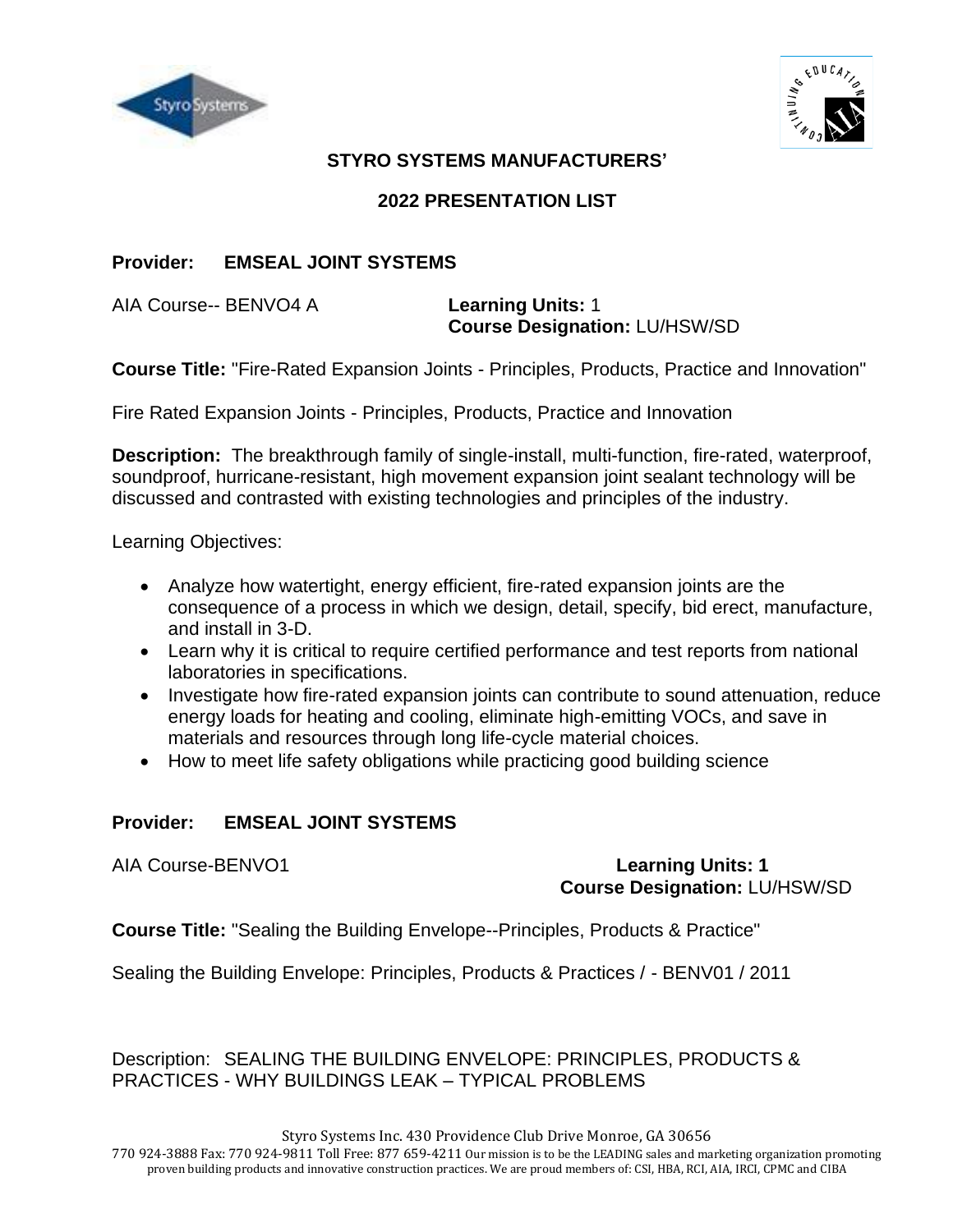



Learning Objective: Analyze how watertight, energy efficient, fire-rated expansion joints are the consequence of a process in which we design, detail, and specify in 3-D.

- Forces that cause moisture ingress, improperly sealed or failed joint seals.
- Joint Sealing-types of joints to include structural expansion joints and abutment joints between structures (ex. new and existing)
- Fundamental design issues affecting joint sealing
- Joint sealant product types
- Fire rated joints achieved with a single installation and factory fabricated universal 90s

**\_\_\_\_\_\_\_\_\_\_\_\_\_\_\_\_\_\_\_\_\_\_\_\_\_\_\_\_\_\_\_\_\_\_\_\_\_\_\_\_\_\_\_\_\_\_\_\_\_\_\_\_\_\_\_\_\_\_\_\_\_\_\_\_\_\_\_\_\_\_\_\_\_\_**

• LEED contributions including R-value, STC & OITC ratings, and longevity

#### **Provider: American Hydrotech**

**Length:** 1 Hour

**Program #:** # AEC232 **Credits:** 1 LU/ SD/HSW/ Hour

**Program:** Green Roofs: A Sustainable Strategy **HSW:** YES

**Description:** Tangible and practical knowledge on specifying, detailing and installing hot applied rubberized asphalt in horizontal and vertical applications. Total green roof assembly approach. Gain perspective on how rainwater harvesting & vegetated roofs contribute to an overall storm water management plan.

**Learning Objectives:** This program will educate the participant on the following:

- List and define the types of green/vegetated roofs
- State the environmental, technical and owner/occupant benefits of vegetated roofs
- Identify the components of a vegetated roof assembly
- Explain the design considerations and standards relating to vegetated roofs

#### **Provider: American Hydrotech**

**Length:** 1 Hour **HSW:**  $YES$ 

**Program #:** 000024 **Credits:** 1 LU/ SD/HSW/ Hour

**Program:** Waterproofing with Hot-Applied Rubberized Asphalt Membranes

**Description:** Tangible and practical knowledge on specifying, detailing and installing hot applied rubberized asphalt in horizontal and vertical applications. Benefits of hot-applied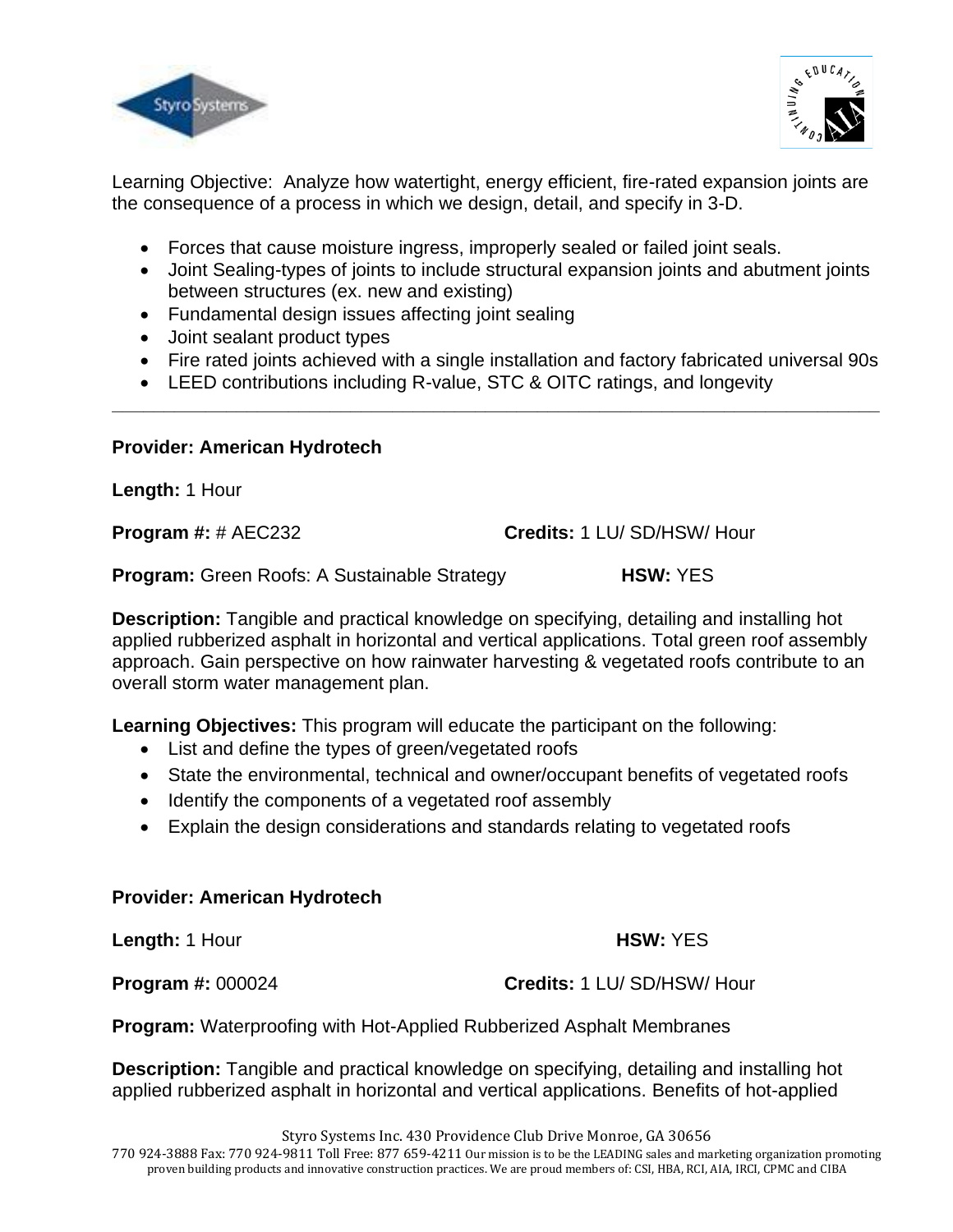



rubberized asphalt, such as 100% bond to the substrate, absence of seams, ease of detailing and product thickness, are presented.

**Learning Objectives:** This program will educate the participant on the following:

- Define the system types
- Benefits of hot-applied rubberized asphalt
- Identify the components of a waterproofing system
- Explain the design considerations and standards

## **Provider: American Hydrotech**

**Length:** 1 Hour **Length:** 1 Hour

**Program #:** 000024 **Credits:** 1 LU/ SD/HSW/ Hour

**Program: Taking Stormwater by Storm** 

**Description:** Tangible and practical knowledge on specifying, detailing and installing hot applied rubberized asphalt in horizontal and vertical applications. Benefits of hot-applied rubberized asphalt, such as 100% bond to the substrate, absence of seams, ease of detailing and product thickness, are presented.

**Learning Objectives:** This program will educate the participant on the following:

- Gain perspective on how rainwater harvesting and vegetated roofs contribute to an overall storm water management plan
- Perform sound calculations for right-sizing rainwater cisterns
- Identify good specification strategies for rainwater storage tanks, drainage, filtration and disinfection
- Quantify green roof performance in terms of storm water runoff rates and volumes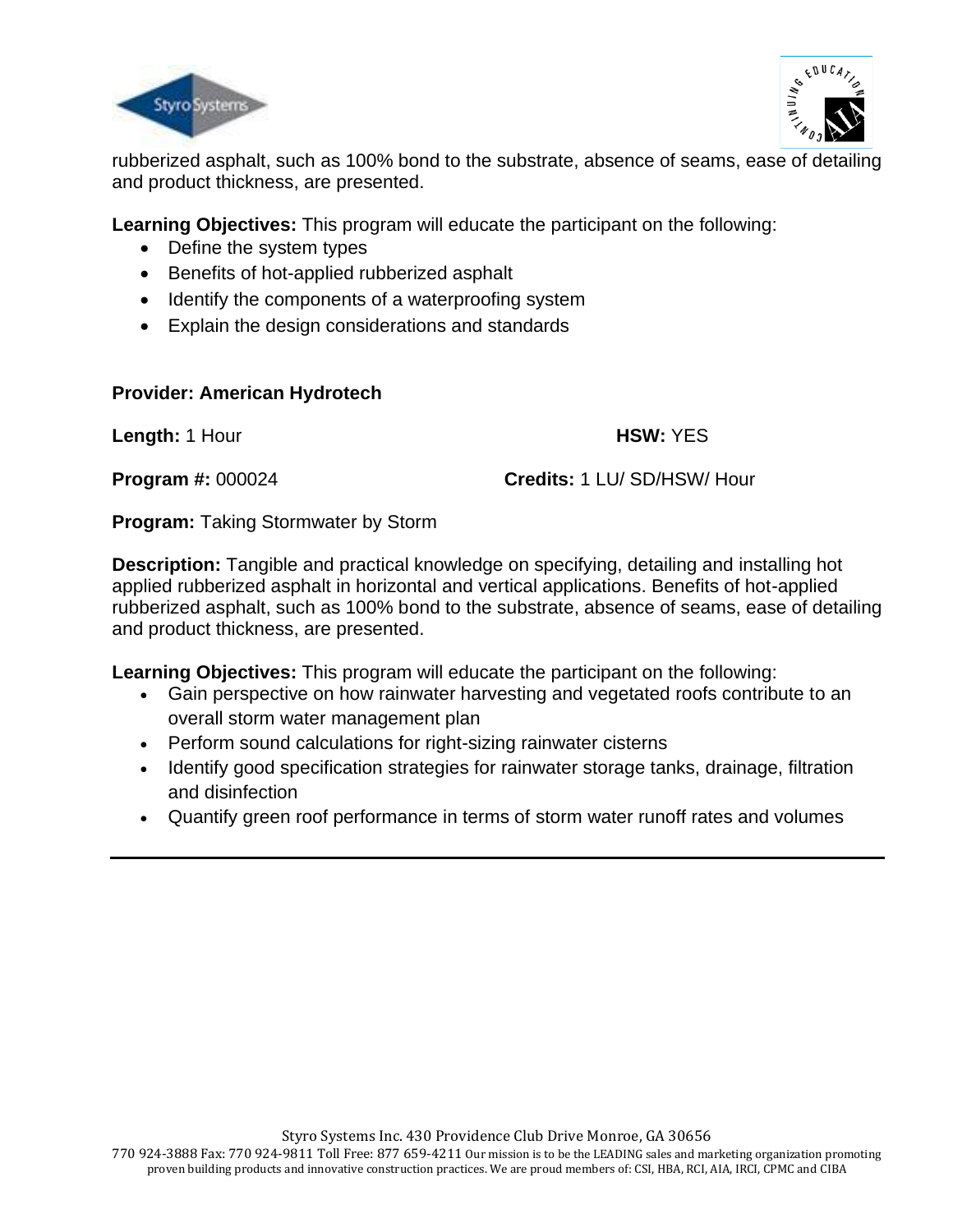



#### l **Provider: Evonik Corporation**

**Program:** Increasing Sustainability of Building Façades

**Program Number:** BSM10A

**HSW:** Yes **Length:** 1.25 hour **Credits:** 1.0 AIA/CES Learning Unit

**Description:** Participants will recognize conditions that reduce concrete and masonry façades sustainability and acquire measures to correct deficiencies.

**Learning Objectives:** By identifying methods to improve façade life cycle assessment, mass absorption efficiency and by allowing the preservation/reuse of existing facades a more sustainable building can be achieved. Participants will receive information on how these technologies work, how to choose the proper system, and practical job site tips.

## **Provider: Evonik Corporation**

**Program:** Specifying Clear Water Repellents

**Program Number:** 00H202

**HSW:** Yes

**Length:** 1.25 hour

**Credits:** 1.25 LU Hour

**Description:** The presentation provides detailed information on the proper evaluation procedures and language to properly specify above grade clear water repellent treatments for design and construction of commercial projects.

**Learning Objectives:** The presentation will define information on the proper selection process of specifying commercially available above grade clear water-repellent treatments. Participants will evaluate the techniques and matrix to choose the correct water repellent and the performance tests to ensure a clear precise specification can be written.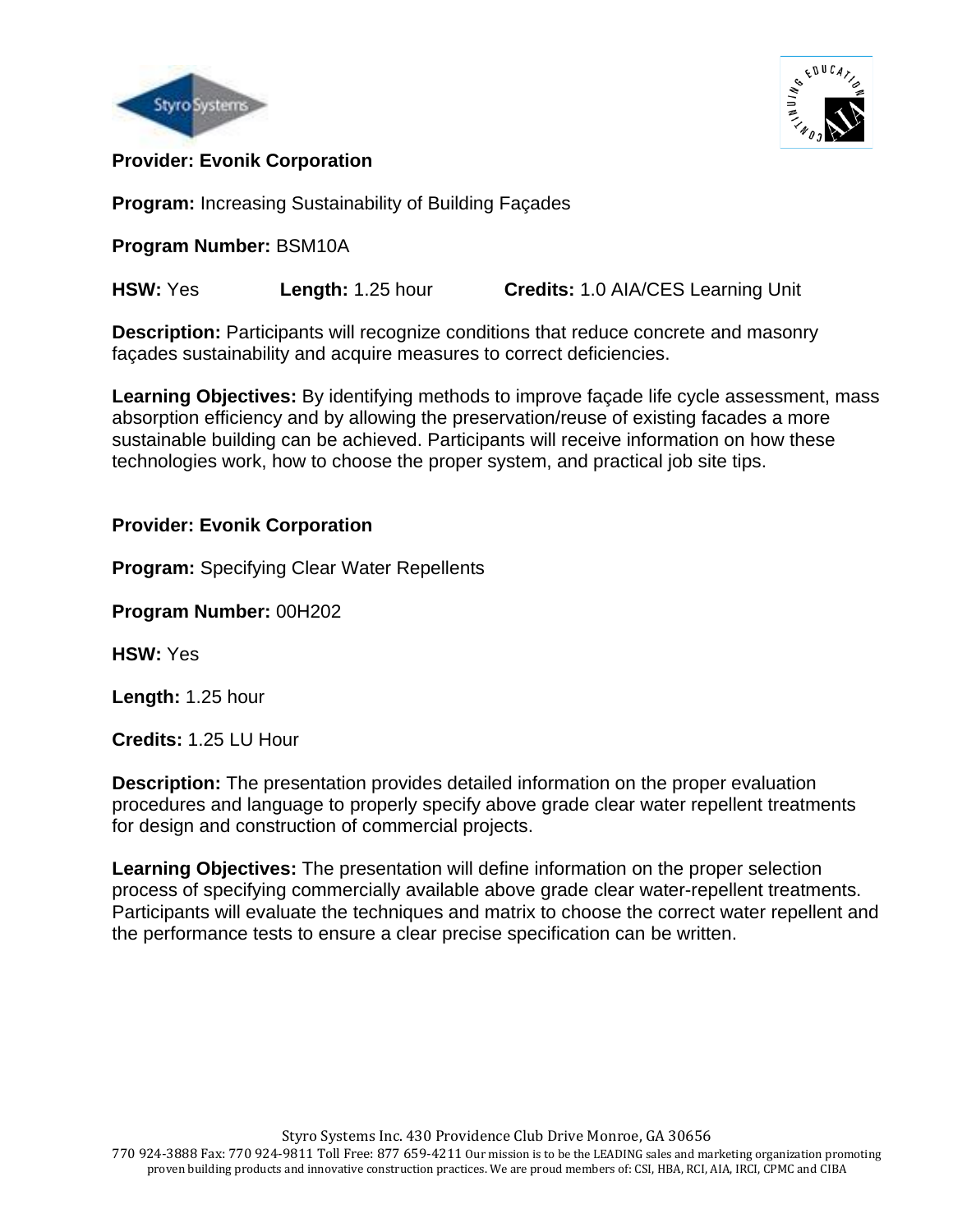



#### l **Provider: Evonik Corporation**

**Program:** Anti-graffiti Solutions for Concrete and Masonry Surfaces

**Program Number:** PAG101

**HSW:** Yes

**Length:** 1.25 hour

**Credits:** 1.25 AIA/CES Learning Unit

**Description:** This course explores the different types of graffiti and how graffiti is currently being dealt with to include methods of removal and prevention.

**Learning Objectives:** The learning objectives of this course will be to identify the different types of graffiti, what techniques are currently used to remove graffiti and the various methods of protection

## **Provider: Evonik Corporation**

**Program:** Corrosion of Steel Reinforced Concrete – Causes and Prevention

**Program Number:** COR2017

**HSW:** Yes

**Length:** 1.25 hour

**Credits:** 1.25 AIA/CES Learning Unit

**Description:** The presentation provides detailed information on the electrochemical process which causes steel corrosion in concrete. The relationship between concrete quality, design, protective systems and corrosion initiation will be presented.

**Learning Objectives:** Learn basics of concrete steel reinforced corrosion, including electrochemical theory, environmental factors and economic consequences. Learn protective measures to prevent corrosion for new construction. Understand remediation techniques to mitigate active corrosion on existing structures. Learn to evaluate alternate remediation methods and their life cycle costs.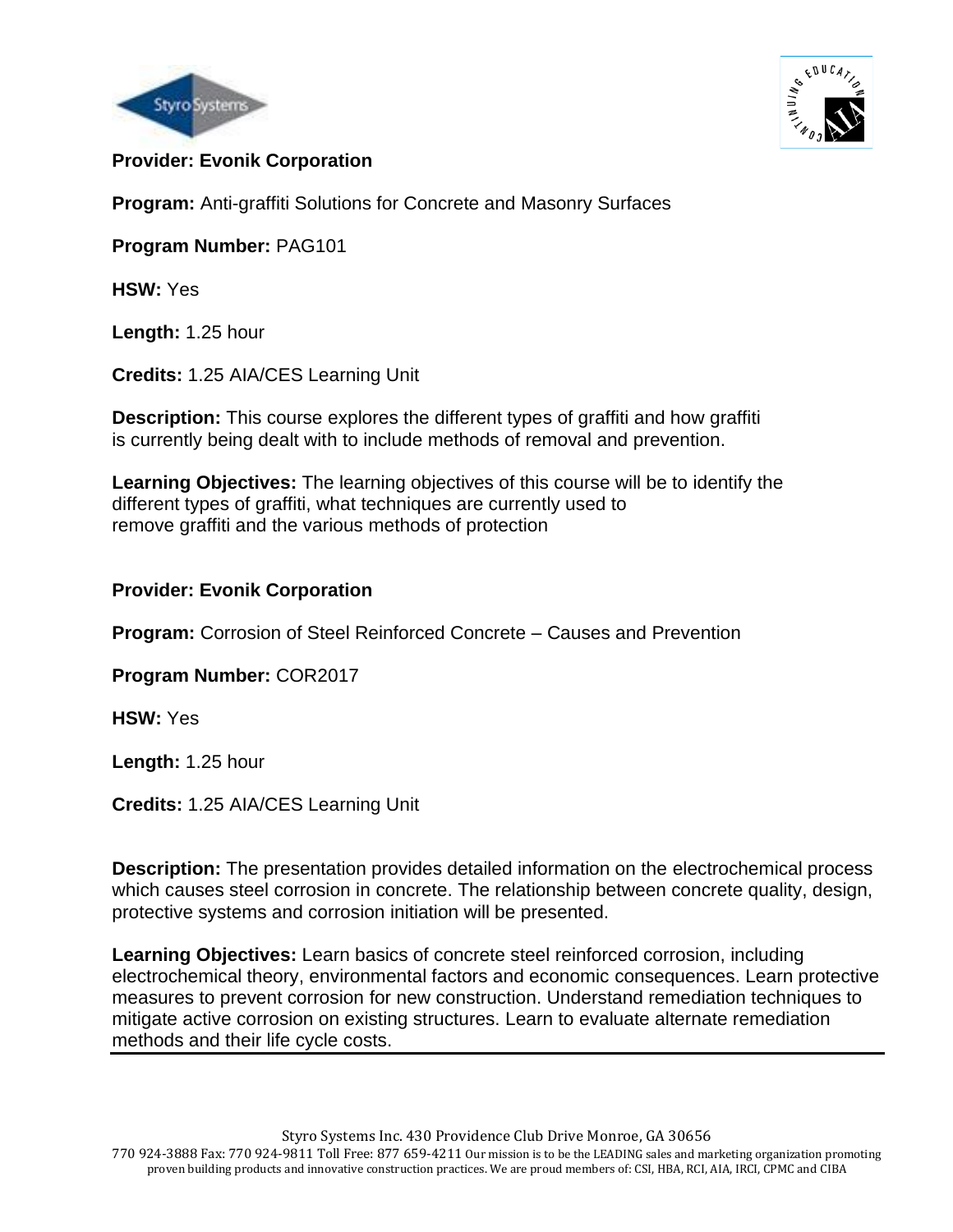



**Length:** 1 Hour

**Program #:** SIK608 **Credits:** 1.0 LU

## **Program: Repair and Protection of Concrete (Parking Garages) HSW:** YES

**Description:** The program is an informational and educational program that will assist with many complicated aspects related to concrete repair and protection as it relates to parking garage problems.

## **Learning Objectives:**

- Common problems and concerns
- Review repair techniques
- Review protection techniques

## **Definitions:**

- Repair techniques Fix visible damage such as spalls and cracks as well as failed joints and sealants
- Protection techniques Traffic coatings, sealants, penetrating repellents

## **Provider: Sika Corporation (US)**

**Length:** 1 Hour

**Program #:** Sik401 **Credits:** 1.0 LU

#### **Program: Sealants & Adhesives for Construction HSW:** YES

**Description:** Determine the general purpose and role of sealants and adhesives in construction

## **Learning Objectives:**

At the end of this course, participants will be able to:

- Define sealant classifications and their properties using ASTM C920 and other trade association industry guidelines to help design proper joint details in working drawings.
- Analyze the various chemistries standard in the industry and their performance expectations for the intended application

Styro Systems Inc. 430 Providence Club Drive Monroe, GA 30656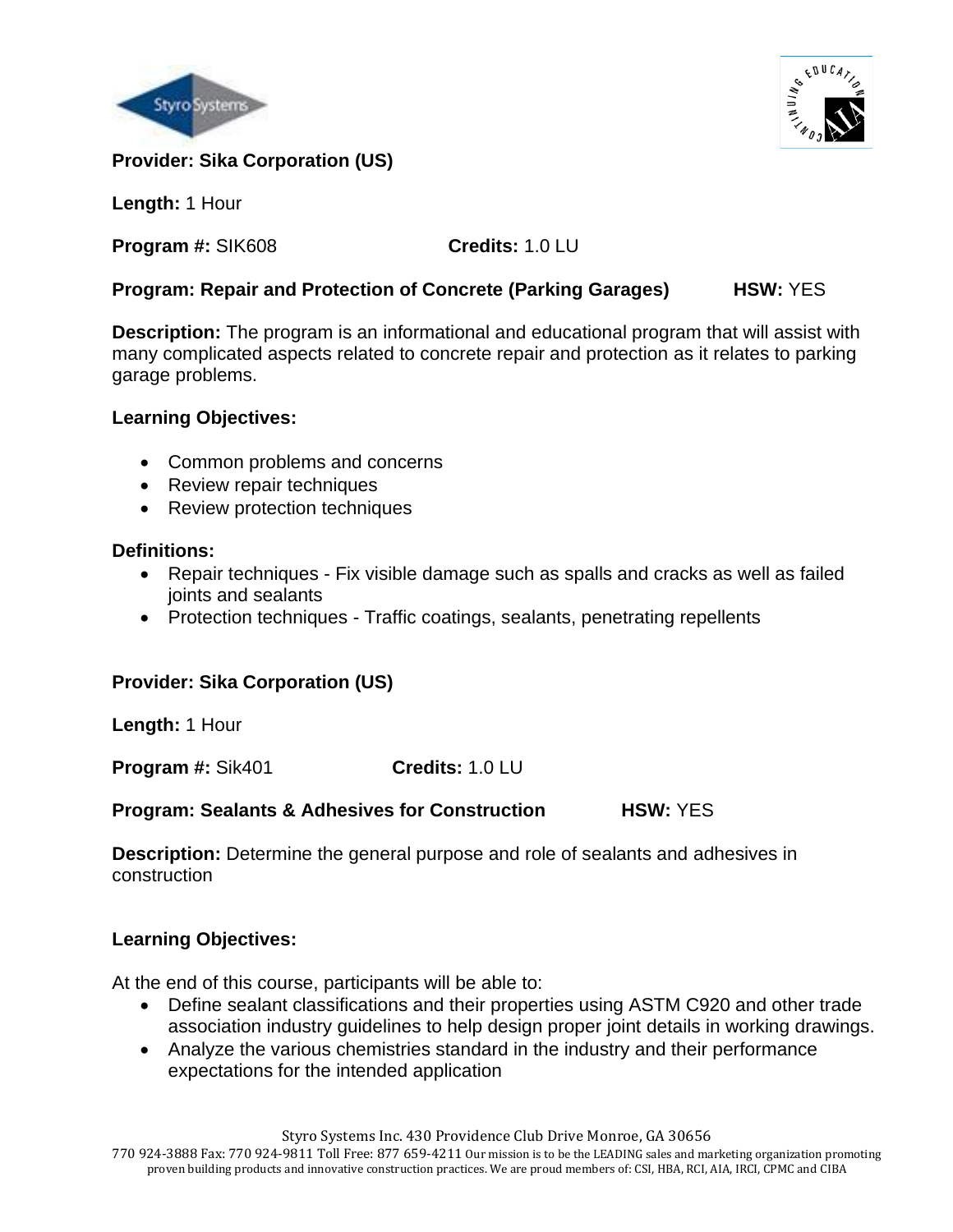



- Apply the proper quality control procedures for sealant installation and removal using manufacturers' data sheets and industry best practice methods.
- Examine existing structure air and water infiltration problems by analyzing sealant performance or installation issues using SWRI, EIMA and manufacturers guidelines to prevent similar issues during renovation.

Program: BREATHABLE AIR BARRIER SYSTEMS FOR THE BUILDING ENVELOPE (SIK701)

Recent changes in energy codes to increase the energy efficiency of buildings include higher R-value insulation, continuous insulation, high performance fenestrations and reduced air infiltration systems (e.g. continuous air barriers). These measures can reduce heating and cooling costs by minimizing building enclosure thermal loads.

This technical seminar will review:

- Recent changes in North America energy codes.
- Water and air management challenges for durable wall assemblies.
- Design features to manage air movement, provide effective ventilation and adequate drainage.

Learning Units: 1LU/HSW/SD

#### **Provider: Sika Corporation (US)**

#### DESIGN CONSIDERATIONS FOR THE MODERN BUILDING ENVELOPE (SIK700)

Premature deterioration of construction materials due to water intrusion, weathering and/or air leakage is preventable in both new and existing construction.

This technical seminar will examine the building envelope as a complete system:

- The evolution of the building envelope and modern design expectations.
- Examine the Control Layers Approach to building envelope system design.
- Discuss the benefits of a systematic approach to the various elements of the building envelope.

Learning Units: 1LU/HSW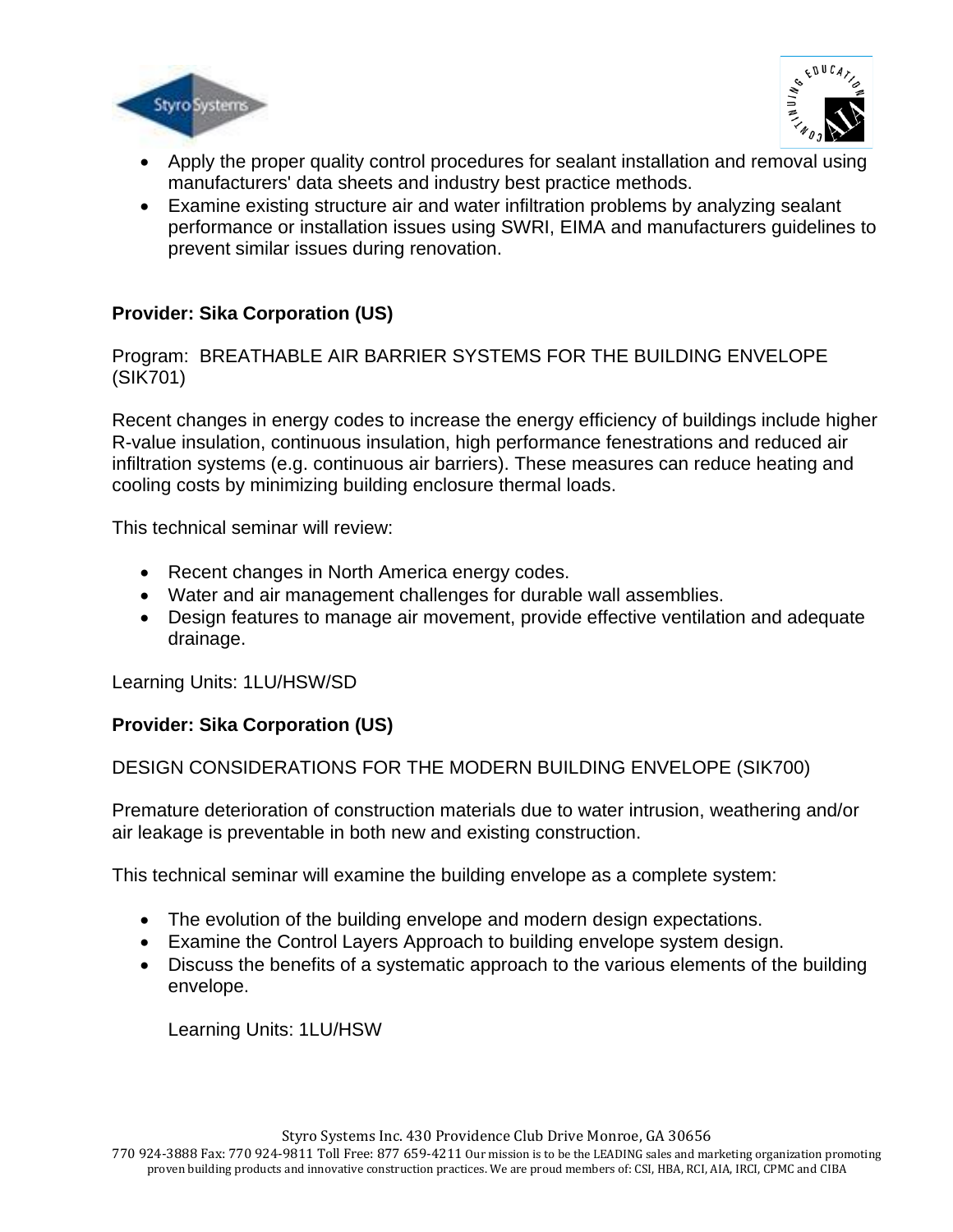



PROTECTIVE COATINGS FOR THE BUILDING ENVELOPE (SIK702)

Protective coatings waterproof or improve water resistance of porous materials used in the building façade while keeping long lasting aesthetic characteristics. Gain insight and knowledge into color matching, preparation steps, application, and testing. Preparation and testing are essential to prevent the different modes of concrete failure covered in this presentation.

Learning Units: 1LU

# **Provider: Sika Corporation (US)**

ADHESIVE ANCHORING (SIK 200)

A rising trend in construction is the use of adhesive anchors in place of mechanical anchors. Chemical anchors can be used for highway doweling, masonry pinning, seismic upgrades, pick-proof sealing and many more applications.

- Learn the advantages of adhesive anchoring and the design recommendations for greatest performance.
- Know the importance of chemistry, preparation, and design in ensuring a proper and safe application.

Learning Units: 1LU/HSW

## **Provider: Sika Corporation (US)**

EPOXIES IN CONSTRUCTION (SIK 607)

This program examines the variety of uses for epoxies in modern construction.

Typical applications include bonding agents, floor finishes, protective coatings, adhesive anchoring, crack sealing and structural repair materials.

Seminar goals are:

- Establish a general understanding of the types and uses of construction epoxies.
- Understand the basic installation techniques and testing methods for epoxy repairs.
- Discuss epoxy use for crack repairs, overlays, coatings and anchoring.

Learning Units: 1LU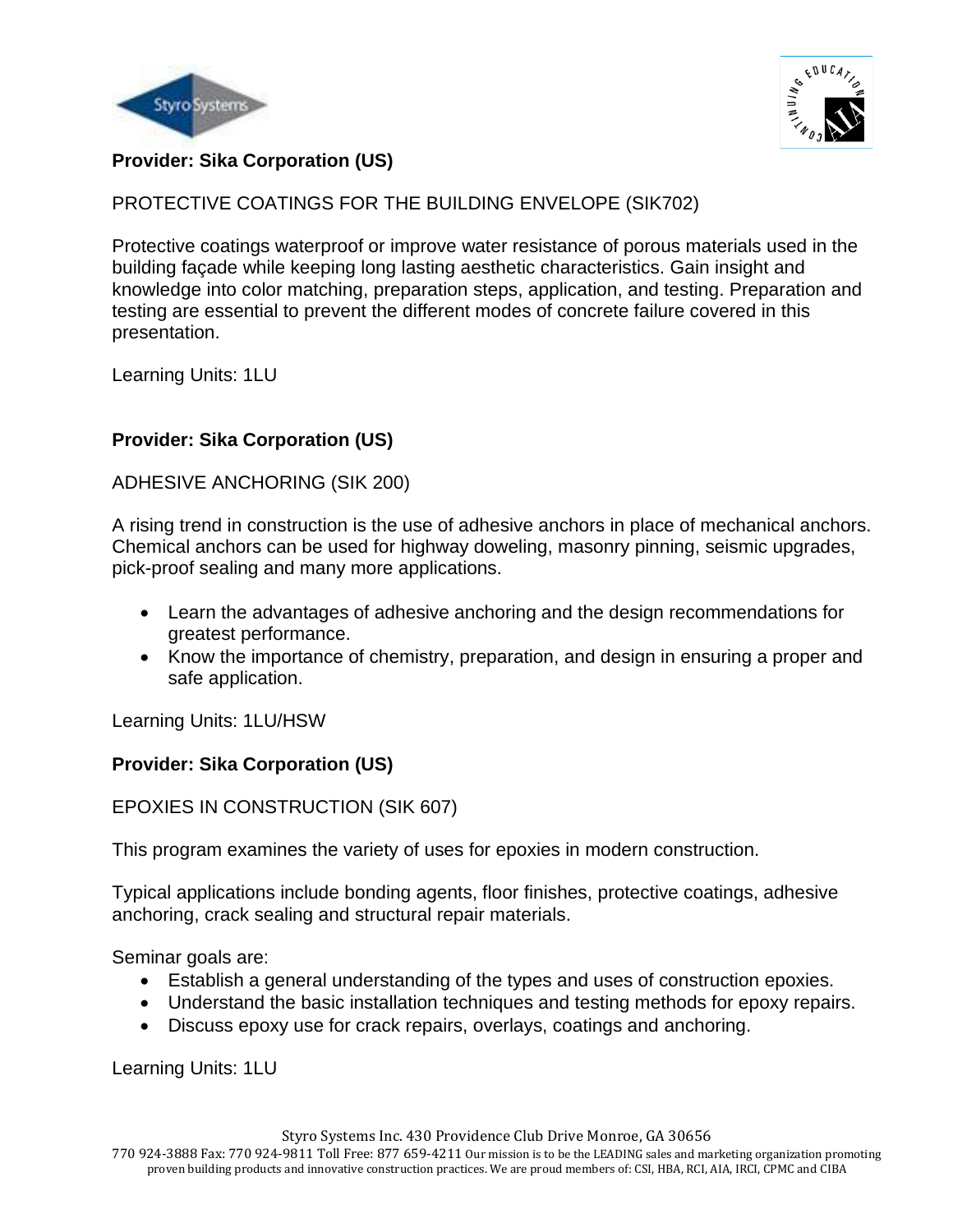



REPAIR AND PROTECTION OF CONCRETE (SIK602)

Many years of research and development, plus decades of practical experience, has enabled Sika to provide systems to restore concrete and masonry structures that have deteriorated due to corrosion, structural damage, water infiltration, seismic activity, reactive aggregates and other means.

- Why concrete fails means and methods to diagnose problems.
- Explore installation techniques and repair material options.
- Review protection techniques including corrosion inhibitors.

Learning Units: 1LU

## **Provider: Sika Corporation (US)**

## REPAIR AND PROTECTION OF PARKING STRUCTURES (SIK 604)

Very few structures are subjected to the extreme traffic demands and continuous exposure to the elements that parking structures must withstand.

Attendees will examine the following topics:

- Parking structure common repair means and methods
- Sealant selection and joint design for high traffic areas
- Traffic deck coatings types, design considerations and installation techniques

Learning Units: 1LU

## **Provider: Sika Corporation (US)**

#### STRUCTURAL STRENGTHENING WITH FRP COMPOSITES (SIK 301)

Fiber reinforced polymers (FRP) are a proven technology for upgrading and strengthening concrete, masonry, timber and steel structures. These advanced composite materials have exceptionally high-strength yet are very lightweight and easy to install.

They are used for increasing the capacity of existing buildings, seismically upgrading bridges, correcting construction errors and allowing changes in use.

- Why structures need strengthening
- Composites strengthening vs. steel
- Typical field installation methods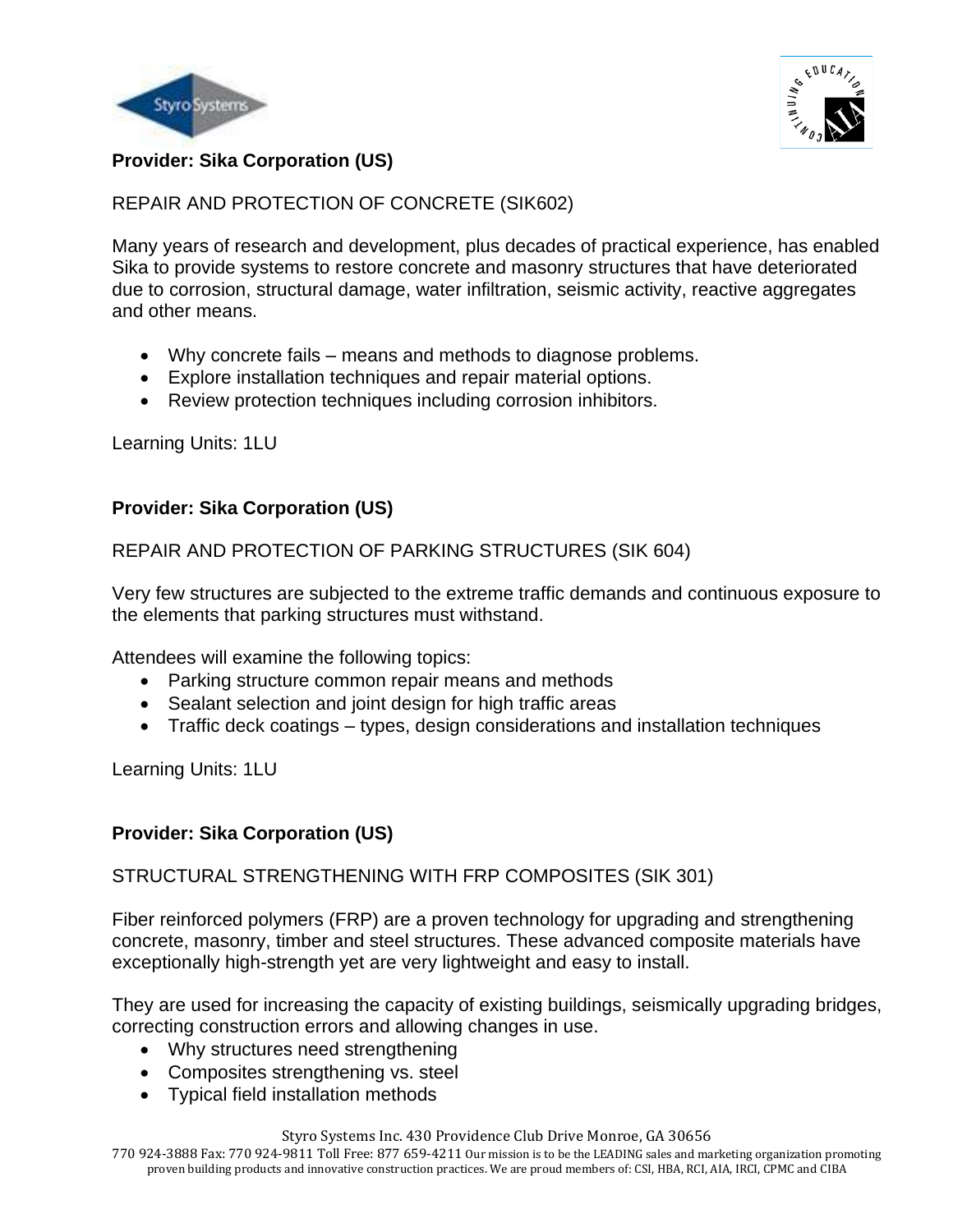



Learning Units: 1LU/HSW

# **Provider: Sika Corporation (US)**

## TOTAL CORROSION MANAGEMENT (SIK 600)

This seminar examines the various root causes of corrosion in concrete and steel frame construction. Significant emphasis is placed on thorough inspection techniques and design considerations regarding corrosion repair, control and management.

Seminar topics include:

- Failure mechanisms for steel frame building facades.
- Strategies to repair and protect steel frame structures to prevent further facade failures.
- Review corrosion monitoring means and methods.

Learning Units: 1LU

## **Provider: Sika Corporation (US)**

## LIQUID APPLIED ROOFING AND WATERPROOFING MEMBRANES (SIK 501)

Liquid applied membranes should not be confused with coatings. The effectiveness and versatility of fluid applied membranes often make them the only viable solution for complex waterproofing problems. This seminar will focus on the use of such systems as an alternative to conventional roof systems and a solution to challenging waterproofing problems.

The use of these systems in historic preservation, façade repair and building envelope waterproofing will also be examined.

- Gain an overall awareness of the various fluid applied roofing & waterproofing membranes.
- Examine the basic differences between fluid applied membranes and coatings.
- Review field installation considerations.

Learning Units: 1LU/HSW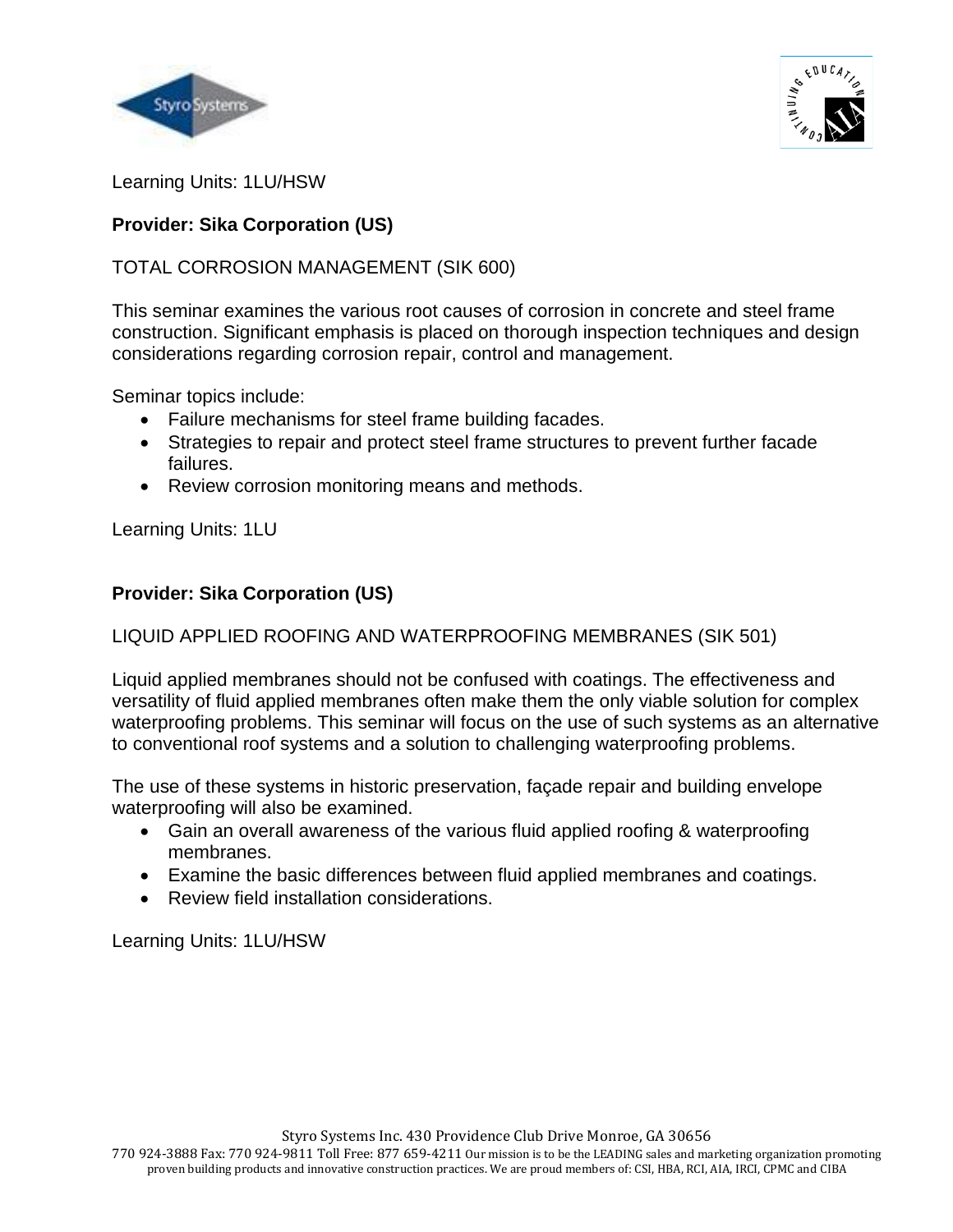



SEPARATING COOL ROOFING FACTS FROM MYTHS (COOL 101)

Understand the concept of "cool roofing," how they function, and how they are defined and qualified in various energy and environmental codes and standards.

- Assess the potential environmental impacts of broad implementation of cool roofing strategies.
- Evaluate the energy benefits of cool roofing materials in northern climates.
- Review the performance of some cool roofing materials in practice over the past decades.

Learning Units: 1LU/HSW

## **Provider: Sika Corporation (US)**

JOINT SEALANTS - THEIR DESIGN AND USE (SIK 400)

Joint sealants seal penetrations between construction elements—a critical part of the building envelope. They prevent ingress of water/moisture into the building interior or through joints/gaps. They also play a role in the prevention of reinforced concrete corrosion, which can lead to structural failures.

- Various sealant types and uses.
- Proper joint design and sealant selection criteria.
- Critical success factors and field installation techniques.

Learning Units: 1LU/HSW

| <b>Provider: The Dow Chemical Company</b> | Length:         | 1 hour |
|-------------------------------------------|-----------------|--------|
| <b>Program #: RL7</b>                     | <b>Credits:</b> | $-11U$ |
|                                           | HSW:            | Yes    |

**Program:** Direct Metal Deck Applications using Extruded & Polyisocyanurate Under Standing Seam Roof Applications

#### **Presentation will discuss the following:**

- Standing Seam
- Open Perlin application using Thermax Sheathing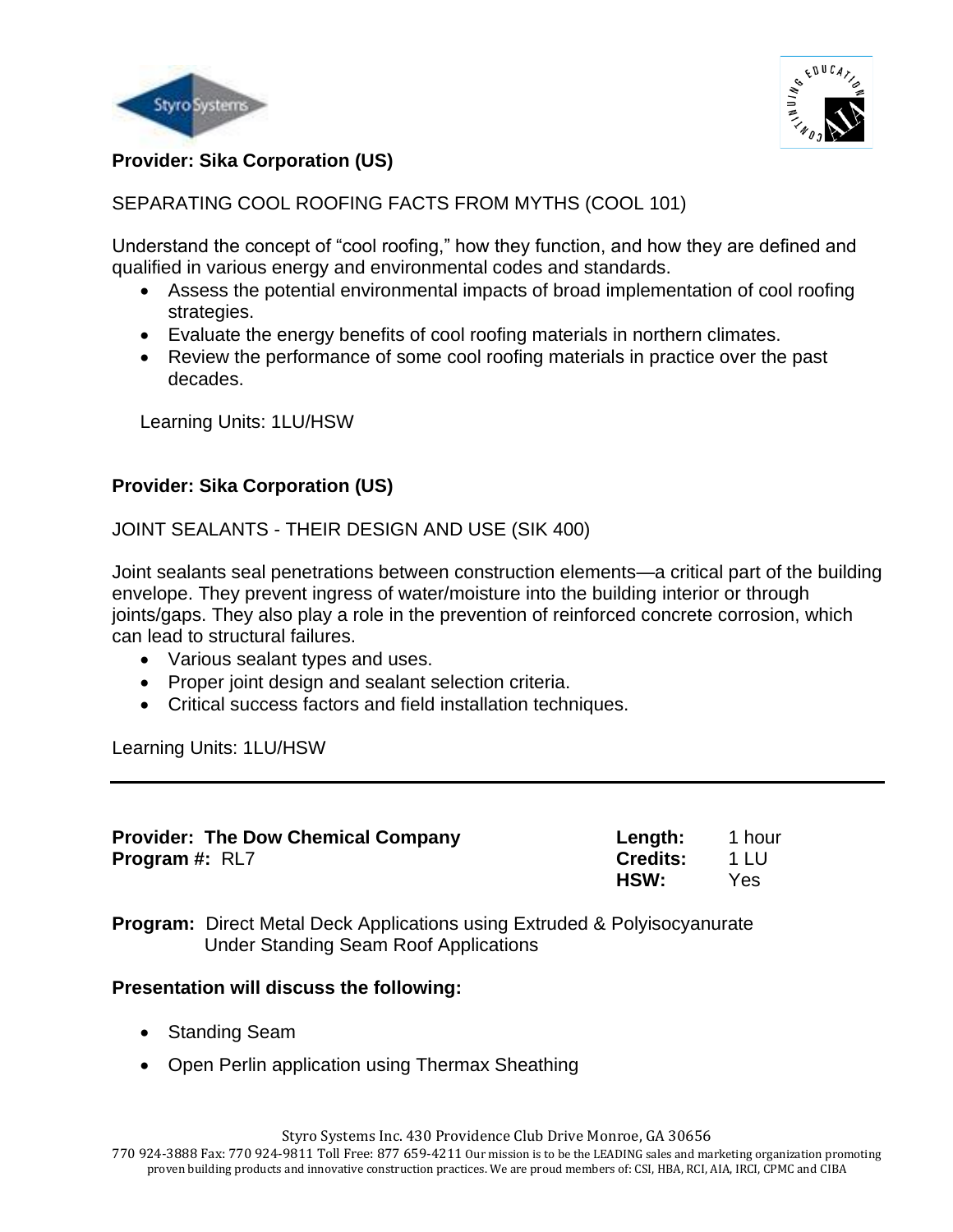



- LEED benefits and life cycle cost benefits
- New code changes; reduce labor, increase productivity and time savings
- Lowered installed cost
- 30-Year Replacement warranty
- Exposed applications for gymnasiums and natatoriums

| <b>Provider: The Dow Chemical Company</b> | Length:         | 1 hour |
|-------------------------------------------|-----------------|--------|
| <b>Program #: R6</b>                      | <b>Credits:</b> | 1 LU   |
| Program: Protection Membrane Roofing      | HSW:            | Yes.   |

## **Description:**

Protected Membrane Roof has represented the best in flat roof technology since 1970. The presentation will cover the installation of the assembly and the many possible options above the membrane. The options include stone ballast, concrete ballast, plaza deck with pavers and green roof.

| <b>Provider: The Dow Chemical Company</b>               | Length:         | 1 hour |
|---------------------------------------------------------|-----------------|--------|
| <b>Program #: C6</b>                                    | <b>Credits:</b> | 1 I U  |
| <b>Program:</b> Moisture Management in Steel Stud Walls | HSW:            | Yes.   |

#### **Description: - Insulation Update**

- Roofing applications understanding seam roofs, rigid foam insulation for cavity wall and steel stud construction
- Code update covering ASHRAE 90-1 2007 and other code changes
- Benefits of using insulation for LEED program